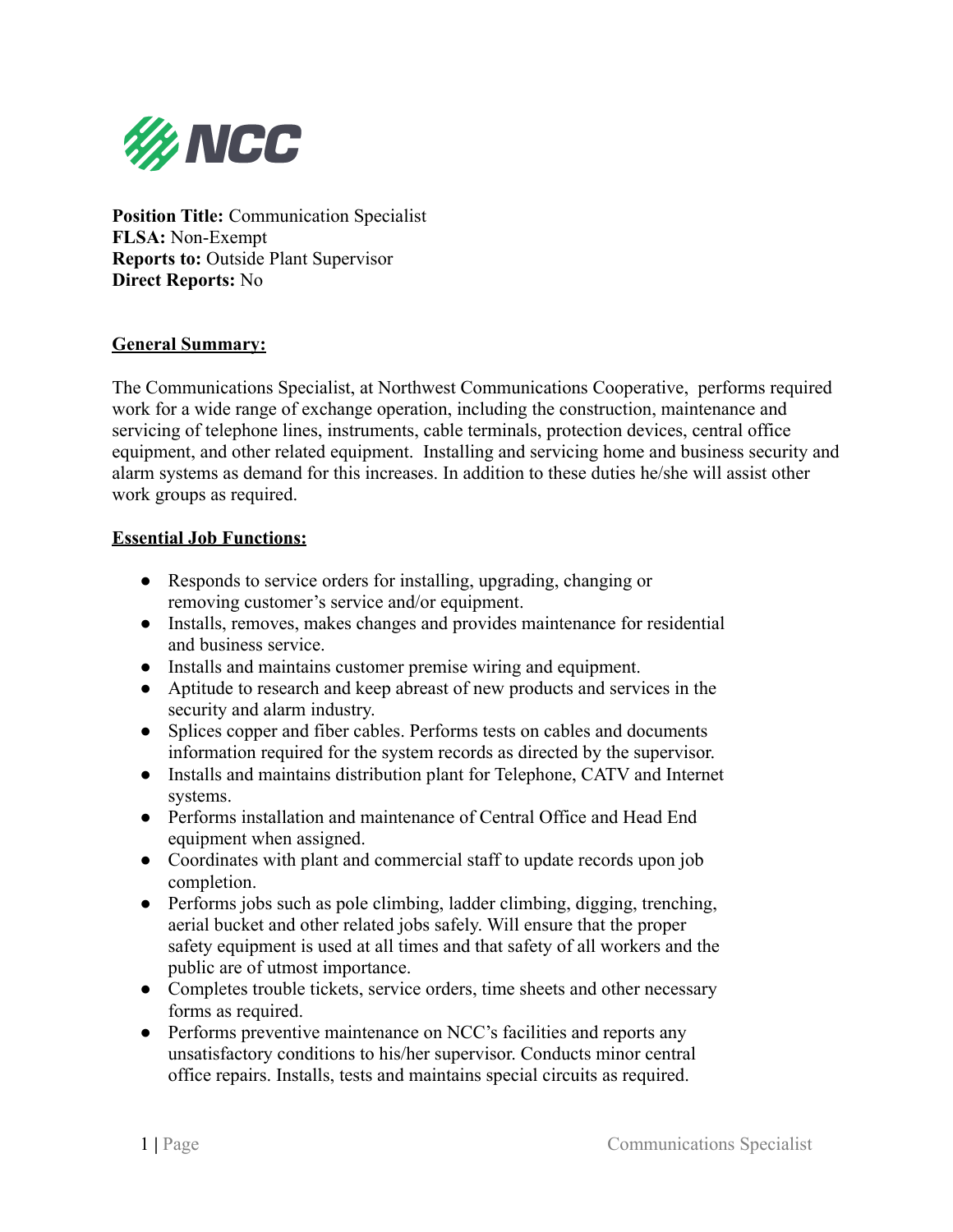- Maintains a ND Class D driver's license.
- Ensures that all vehicles and building sites are maintained properly.
- Performs all other related duties as assigned by management\*

\*These tasks do not meet the Americans With Disabilities Act definition of essential job functions and are usually less than 10% of time spent. However, these tasks still constitute important performance aspects of the job.

# **Knowledge, Skills, and Abilities:**

- Knowledge and familiarity with home/business security and alarm systems.
- Knowledge of testing, switching, electronic equipment and all types of cable.
- Familiarity with plant records, staking sheets, specifications and circuit diagrams.
- Understanding of digital technology and preventive maintenance procedures.
- Skill in operating service equipment including various hand tools and testing equipment.
- Ability to work independently and make sound technical decisions using information at hand.
- Ability to effectively function as a team player.

### **Education and Experience:**

High School diploma and the knowledge and skills usually acquired through training in electronics and one to two years of job-related experience in security and alarm systems. **Related Skills**

Pay close attention to detail and work schedules. Work effectively, with minimal supervision, with other plant employees. Assume rigorous physical workload.

|                                           | $0 - 24%$ | 25-49% | $50 - 74%$ | 75-100%      |
|-------------------------------------------|-----------|--------|------------|--------------|
| Seeing: Must be able to read              |           |        |            | $\mathbf{X}$ |
| computer screen and various reports.      |           |        |            |              |
| <b>Hearing:</b> Must be able to hear well |           |        |            | X            |
| enough to communicate with                |           |        |            |              |
| employees                                 |           |        |            |              |
| and industry contacts.                    |           |        |            |              |
| <b>Standing/Walking</b>                   |           |        |            |              |
| <b>Climbing/Stooping/Kneeling</b>         |           |        | X          |              |
| Lifting/Pulling/Pushing                   |           |        | X          |              |
| Fingering/Grasping/Feeling: Must be       |           |        |            |              |
| able to write, type, and use phone        |           |        |            | X            |
| system.                                   |           |        |            |              |

# **Physical Requirements**